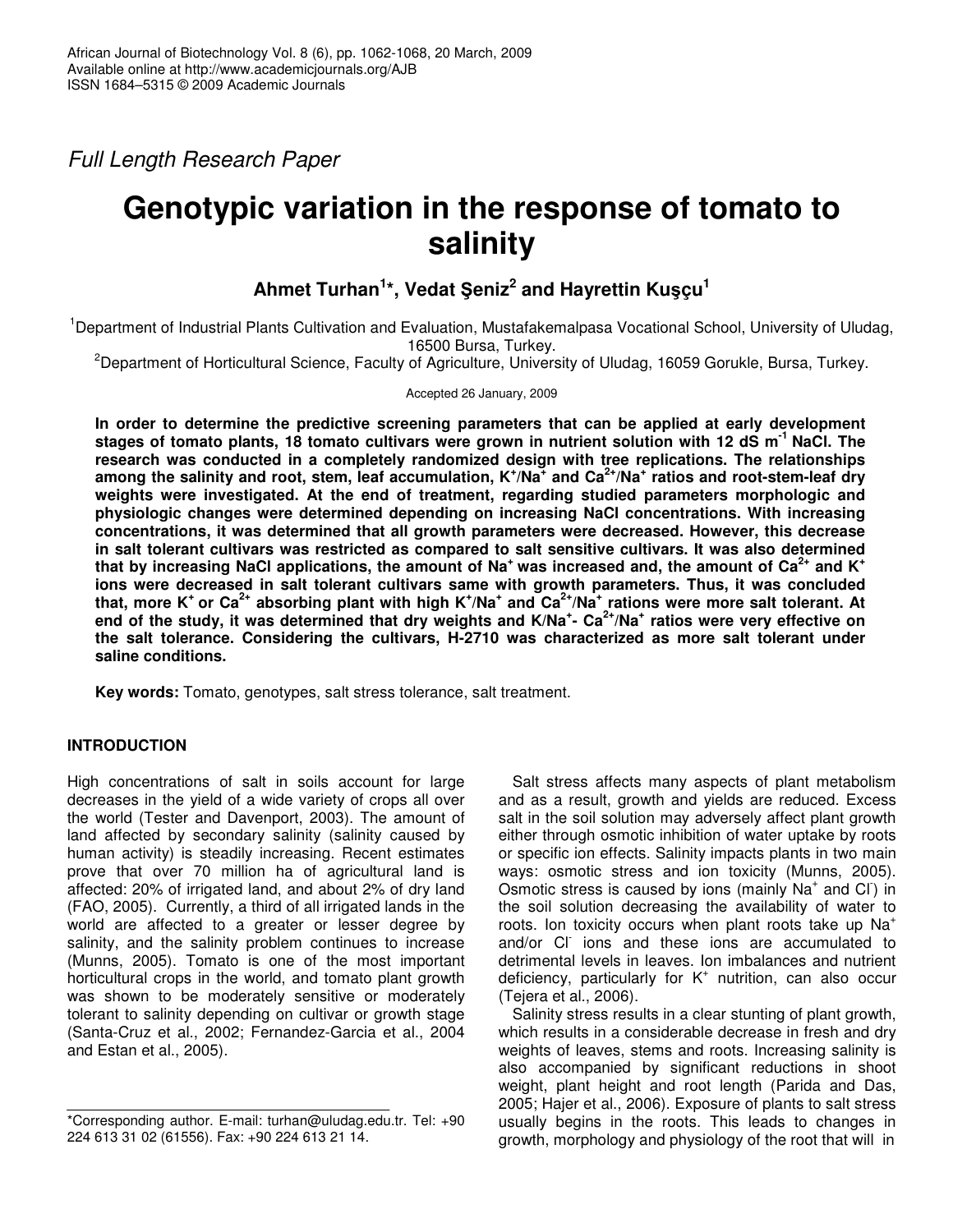turn change water and ion uptake and the production of signals that sends information to shoot. The whole plant is then affected when roots are growing in a salty medium. Tomato cultivars varied significantly in their response to different salinity levels. Increasing NaCl concentrations in nutrient solution adversely affect tomato shoots and roots, plant height, K<sup>+</sup> concentration, and K + /Na + ratio (Al-Karaki, 2000). Yield reductions induced by salinity may be due to both the osmotic stress that results from relatively high solute concentrations in the root growing medium, and specific toxicity due to the accumulation of high concentrations of Na and Cl in the plant, which provokes a wide variety of physiological and biochemical alterations that inhibit plant growth and production (Maggio et al., 2004; Munns, 2005).

Salinity was shown to increase the uptake of Na or decrease the uptake of Ca and K (Neel et al., 2002). In general, Ca $^{2+}$  and K<sup>+</sup> concentrations decrease with salinisation but not in all genotypes; in Edkawy, concentrations remain unchanged and in *L. pennellii* they increase slightly (Bolarin et al., 1995). Maintenance or increase of Ca<sup>2+</sup> concentration could induce maintenance of K<sup>+</sup> since the presence of Ca<sup>2+</sup> seems to be necessary for K-Na selectivity and for the maintenance of an appropriate K + concentration in plant cells. Low values of  $K^+/Na^+$  and  $Ca^{2+}/Na^+$  ratios in roots appear as better indicators of salt stress than the Na concentration alone (Rengel, 1992; Rubio et al., 2003). Ability of plant genotypes to maintain higher levels of K<sup>+</sup> and Ca<sup>2+</sup> and low levels of Na<sup>+</sup> within tissue is one of the key mechanisms contributing to expression of high salt tolerance. In most cases, salt tolerant genotypes are capable of maintaining higher K<sup>+</sup>/Na<sup>+</sup> ratios in tissues (Mansour, 2003; Zeng et al., 2003). Genotypes for high tolerance to salt stress the K<sup>+</sup>/Na<sup>+</sup> and Ca<sup>2+</sup>/Na<sup>+</sup> ratios and tissue Na<sup>+</sup> concentrations are, therefore, wisely used parameters for different crop species (Ashraf and Harris, 2004; Santa-Cruz et al., 2002; Munns and James, 2003).

For the use of practical genetic variation in breeding programs, large number of genotypes should be considered in screening tolerance to NaCl. In this study, 18 tomato genotypes have been screened for NaCl tolerance based on  $Ca^{2+}/Na^{+}$  and  $K^{+}/Na^{+}$ . The results implicate that H-2710 was the most tolerant genotype due to the high level of  $K^{\dagger}/Na^{\dagger}$  and  $Ca^{\dagger 2}/Na^{\dagger}$  concentrations in root,-stem,-and leafs by-12 dS  $m^{-1}$ .

#### **MATERIALS AND METHODS**

As plant material, 18 tomato (*Lycopersicon esculentum*) cultivars, as listed in Table 1, were used. The investigations were conducted under greenhouse conditions at the Department of Horticulture and Soil Sciences at Uludag University. Seeds were initially germinated in organic enriched peat with a vermiculite cover to facilitate aerations, in open plastic trays. The average glasshouse temperatures were 15 and 25°C at night and day, respectively, whereas the relative humidity was maintained at 70%. 35 days after emergence, old seedlings (3-4 true leaves) were transplanted into a 14 cm plastic pots filled with peat:perlite (1:1 on volume basis) homogenous mixture. The transplanted plants were transferred to the glasshouse. Seedlings of the tomato were grown in peat/perlite medium for 40 days. When the plants had developed 4-5 true leaves, applications of Hoagland solution containing 0 (control) and 12 dS m<sup>-1</sup> NaCl were started via drip irrigation. The composition of the nutrient solution was as follows: in g 1000 l-1; 38.32 monoammonium phosphate (MAP), 202.00 potassium nitrate (KNO<sub>3</sub>), 393.24 calcium nitrate [Ca(NO3)2.4H2O], 164.00 magnesium sulphate (MgSO<sub>4</sub>.7H<sub>2</sub>O), 11.65 iron chelate (Fe-EDTA), 0.95 boric acid  $(H_3BO_3)$ , 0.11 zinc sulphate  $(ZnSO_4.7H_2O)$ , 0.0095 ammonium molybdate  $[(NH_4)_6 \quad Mo_7O_{24}.4H_2O]$ , 0.77 manganese sulphate  $(MnSO<sub>4</sub>.H<sub>2</sub>O)$ , and 0.04 copper sulphate  $(CuSO<sub>4</sub>.5H<sub>2</sub>O)$ . Plants were irrigated with their respective solution 1-2 times per day. It was attempted to keep the quantity of drainage water at 30% of the amount of nutrient solution applied. The electrical conductivity in the medium was  $2.0 \pm 0.3$  (control),  $12 \pm 0.6$  dS m<sup>-1</sup>, respectively. The salt level was gradually increased over 1 week to avoid osmotic shock.

Plants were grown in a controlled greenhouse with day and night average temperature of 28.7 $^{\circ}$ C, average relative humidity of 70%, and average photoperiod of 16 h. The experiment was set up using a randomized block design and replicated 3 times. There was 1 plant in each pot (1 l), with 4 pots in each replicate. Experiments were conducted for two consecutive spring seasons (2003 and 2004).

At the end of the experiments, plants were separated into leaf, stem and root parts. The parts first washed with tap water to remove growing media and nutrient solutions, and then dried at 70 $\mathrm{^{\circ}C}$  for 48 h. Finally dry weights were measured. Total Ca<sup>2+</sup> , K + and Na + concentrations were also measured on nitric-perchloric acid digests of root, stem, and leaf tissue by Eppendorf Elex model Fleymfotometry.  $Ca^{2+}/Na^{+}$  and K<sup>+</sup>/Na<sup>+</sup> ratios were calculated for plants growing under controlled and 12 dS m<sup>-1</sup> NaCl applied environments.

Data were analyzed using MSTAT-C (version 2.1, Michigan State University, 1991) and Minitab 14.0 software. Analysis of variance (ANOVA) was conducted and significance of differences among treatment was tested using the least significant difference (LSD). Differences were declared significant at P<0.05 probability levels by the F test. The F-protected LSD calculated at 0.05 probability levels according to Steel and Torrie (1980).

# **RESULTS**

#### **Growth response**

Analysis of variance revealed significant differences among dry weights of different tomato cultivars. Dry weight was strongly affected by salinity treatments. Increased salt concentration significantly reduced dry weights of root, stem and leaf in all tomato cultivars at 12 dS m<sup>-1</sup>. Compared to the control treatment, the decrease in dry weight (g) varied from 66 to 88% in root, 72 to 89% in stem, and 61 to 92% in leaf. On average, root, stem and leaf dry matter production of H-2710 was least affected by NaCl treatment than others cultivars. The decrease in dry matter production was 66, 72 and 61% in root, stem and leaf, respectively. On the other hand, Falcon, Alta and Primopack, SUN-6200 was most affected by 12 dS m<sup>-1</sup> NaCl. The reduction in root dry weight was 88% in Falcon, reductions in stem dry weight were 89% in Alta and Primopack. As for the leaf dry weight, reduction was 90 and 92% in Primopack and Sun-6200.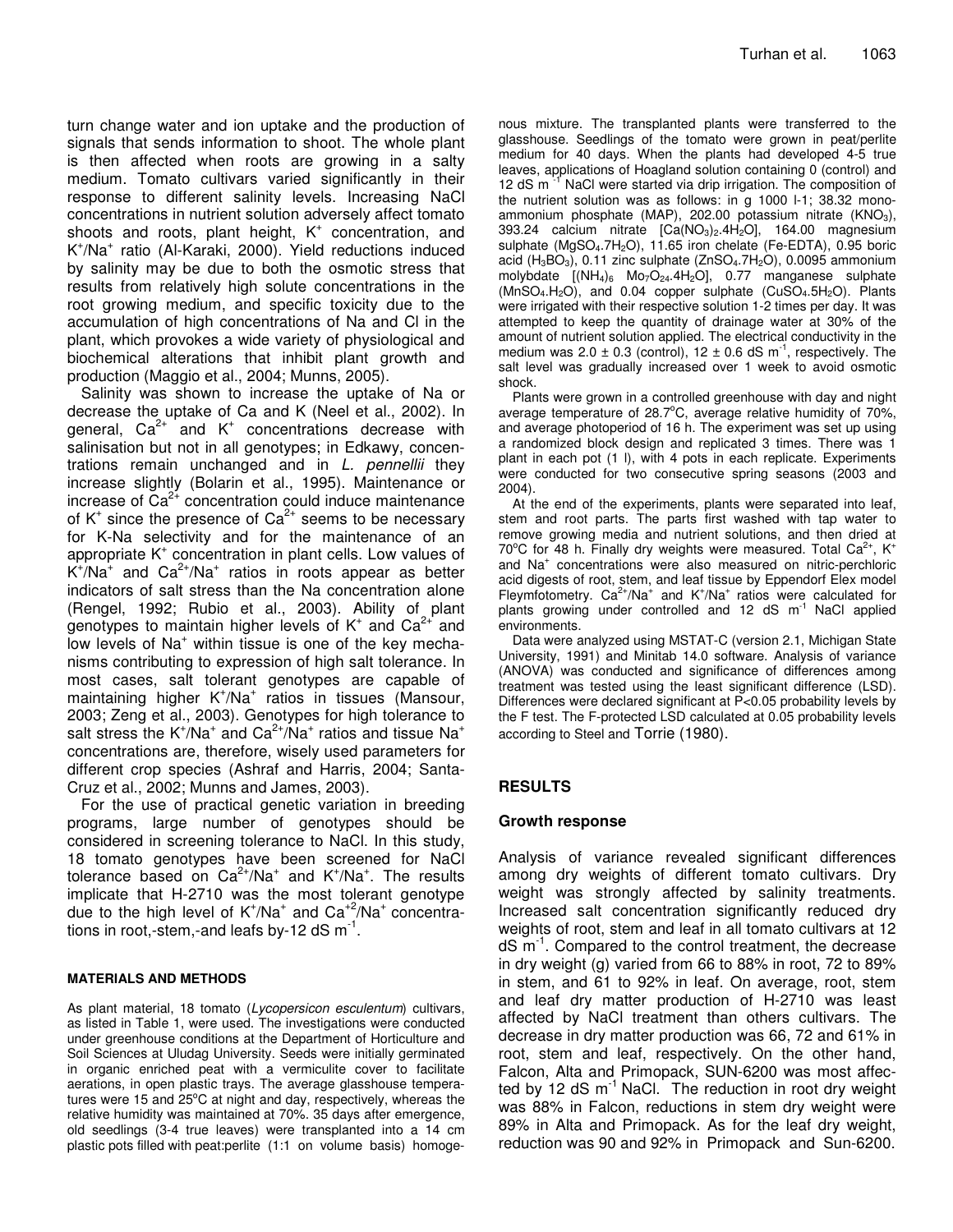|                 | Root dry weight (g) |                    |                  | Stem dry weight (g) |               |                  | Leaf dry weight (g) |               |                  |  |
|-----------------|---------------------|--------------------|------------------|---------------------|---------------|------------------|---------------------|---------------|------------------|--|
| Cultivar        | <b>Control</b>      | <b>NaCl</b>        | <b>Reduction</b> | Control             | <b>NaCl</b>   | <b>Reduction</b> | Control             | <b>NaCl</b>   | <b>Reduction</b> |  |
|                 |                     | $(12 dS m-1)$      | (%)              |                     | $(12 dS m-1)$ | (%)              |                     | $(12 dS m-1)$ | $(\%)$           |  |
| Star            | 4.38 c-f            | $0.57e-g$          | 87 ab            | $2.59$ d-f          | $0.49a-f$     | 81 cd            | 10.18 <sub>b</sub>  | $2.60$ ab     | 74 ef            |  |
| Falcon          | 4.82 a-d            | $0.58e-g$          | 88 a             | 3.59c               | $0.54a-e$     | 85 a-c           | 7.99 cd             | $1.22c - e$   | 84 bc            |  |
| Shaste          | 5.43a               | 1.03 <sub>bc</sub> | 77 cd            | 2.42 e-h            | $0.57$ a-d    | 76 de            | 8.11 cd             | $2.52$ ab     | 69 f             |  |
| H-2274          | 4.67 b-e            | $0.81 c-e$         | 75 d             | 2.02h               | $0.52 b-f$    | 75 e             | 7.30 de             | $1.89a-c$     | 74 ef            |  |
| Challenger      | 3.75 f-h            | $0.65 d-g$         | 83 a-c           | 2.84 de             | $0.39 e-g$    | 87 ab            | 6.58e               | $0.86c - e$   | 87 ab            |  |
| Menemen         | 2.63j               | $0.67 d-g$         | 75 d             | $2.32 f-h$          | $0.37$ fg     | 84 a-c           | 8.26 cd             | $1.69b-e$     | 79 с-е           |  |
| Alta            | 4.62 b-e            | $0.68$ d-a         | 85 ab            | 4.04 ab             | $0.43 c-g$    | 89 a             | 9.73 <sub>b</sub>   | $1.66 b - e$  | 83 b-d           |  |
| Rio Grande      | $3.25 h-j$          | $0.87b-d$          | 81 a-d           | 2.79 de             | $0.39 e-g$    | 85 a-c           | 7.44 с-е            | $1.50 b - e$  | 79 с-е           |  |
| XPH.            | $4.09 e-g$          | $0.81 c-e$         | 80 b-d           | $3.93a-c$           | $0.48 b-f$    | 88 a-c           | 9.68 <sub>b</sub>   | $1.53 b - e$  | 84 bc            |  |
| <b>UG-812</b>   | $3.11$ ij           | 0.44 g             | 86 ab            | 4.20a               | 0.70a         | 83 bc            | 10.58 b             | 1.82 a-d      | 83 b-d           |  |
| H-2710          | $4.91 a-c$          | 1.70a              | 66 e             | 2.12 gh             | $0.58a-c$     | 72 e             | 7.35 de             | 2.83a         | 61 g             |  |
| <b>Red Gold</b> | 4.39 с-е            | 1.11 <sub>b</sub>  | 80 b-d           | 2.78 de             | $0.43 c-g$    | 85 a-c           | 9.74 <sub>b</sub>   | 1.95 a-c      | 80 cd            |  |
| Design          | 4.97 a-c            | $0.85$ b-d         | 83 a-c           | 4.26a               | $0.54a-e$     | 87 ab            | 6.67 e              | $1.13c-e$     | 83 b-d           |  |
| H-9885          | 5.12 ab             | $0.95 b-c$         | 81 a-d           | 3.69 bc             | $0.64$ ab     | 83 bc            | 7.68 cd             | $1.38c-e$     | 82 b-d           |  |
| AG-2219         | $4.21$ d-f          | $0.80c-f$          | 81 a-d           | 2.90 <sub>d</sub>   | $0.41 d-q$    | 86 a-c           | 11.64 a             | 2.57 ab       | 78 de            |  |
| SC2121          | $3.23$ h-i          | $0.54$ fg          | 83 a-c           | $2.52 d-g$          | $0.57$ a-d    | 77 de            | 8.4 c               | 1.59 b-e      | 81 cd            |  |
| <b>SUN 6200</b> | $3.08$ ij           | 0.53 <sub>g</sub>  | 83 a-c           | 2.72 d-f            | 0.30 g        | 88 ab            | 7.93 cd             | 0.66e         | 92 a             |  |
| Primopack       | $3.53$ g-i          | $0.63 d-g$         | 82 a-d           | 3.71 bc             | $0.41 d-g$    | 89 a             | 7.84 cd             | $0.78$ de     | 90 a             |  |
| LSD (%5)        | 0.64                | 0.26               | 7.34             | 0.42                | 0.17          | 5.81             | 0.97                | 1.11          | 5.01             |  |

Table 1. Root, stem, leaf dry weight in tomato cultivars under saline condition (average of 2003 and 2004 years).

Values with the same letter are not significantly different.

H-2710 root, stem and leaf dry weights were 1.70, 0.58 and 2.83, respectively. Falcon root dry weight was 0.58, Alta and Primopack stem dry weights were 0.43 and 0.41. Finally, Primopack and SUN-6200 leaf dry weights were 0.78 and 0.66 (Table 1).

# **Physiological response**

Root, stem and leaf  $K^{\dagger}/Na^{\dagger}$  and  $Ca^{2\dagger}/Na^{\dagger}$  ratios of 18 cultivars grown in Salt stress at 12 dS  $m^{-1}$  against the control treatment are given at Tables 2 and 3. The cultivars showed large variation in tolerance to 12 dS m<sup>-1</sup> NaCl treatment based on root, stem, leaf, K<sup>+</sup>/Na<sup>+</sup> and  $Ca^{2+}/Na^{+}$  ratios and reductions (%) compared to the control treatment. Among the 18 cultivars screened, H-2710 was found to be the most salt tolerant cultivar followed by H-2274 and Shaste. All these cultivars were less affected by salt treatment. The cultivar XPH, UG-812, H-9885, SUN 6200, Primopack were the most sensitive cultivars to salinity, followed by Challenger, Menemen, Alta, Red Gold, Rio Grande. The remaining cultivars were placed in medium salt tolerant cultivars.

There was large variation in root  $K^{\dagger}/Na^{\dagger}$  and  $Ca^{2\dagger}/Na^{\dagger}$ ratios among 18 cultivars under 12 dS m<sup>-1</sup> NaCl treatment. Root  $K^{\dagger}Na^{\dagger}$  and  $Ca^{2\dagger}/Na^{\dagger}$  ratios of the tolerant cultivars was less affected by NaCI treatment than the sensitive cultivars. For instance, tolerant H-2274, H-2710

and Shaste K<sup>+</sup>/Na<sup>+</sup>, Ca<sup>2+</sup>/Na<sup>+</sup> ratios were reduced by 86-91, 88-88 and 89-89%, respectively. Within sensitive cultivars, the reduction in root K/Na was 97% in Challenger. The measured reduction in root  $Ca^{2+}/Na^{+}$ ratios was 98% for both Menemen and Alta. The sensitive and tolerant cultivars were similar in root  $Ca^+$  and  $K^+$ concentrations at NaCI treatment as a consequence of greater increase in  $Na^{+}$  and decreases in  $K^{+}$ -Ca<sup>2+</sup> concentration by NaCl treatment. Sensitive cultivars exhibited much smaller K<sup>+</sup>/Na<sup>+</sup> and Ca<sup>2+</sup>/Na<sup>+</sup> ratios compared to the tolerant cultivars. The most tolerant cultivars H-2274, H-2710 and Shaste had K<sup>+</sup>/Na<sup>+</sup> - $Ca^{2+}/Na^{+}$  ratios 0.52 - 0.71, 0.80 - 0.88 and 0.64 - 0.71, respectively. However, among sensitive cultivars Challenger had a K<sup>+</sup>/Na<sup>+</sup> ratio of 0.25, Menemen and Alta had Ca2<sup>+</sup>/Na<sup>+</sup> ratios of 0.29 and 0.24, respectively (Tables 2) and  $3$ ).

Decreases in stem  $K^+/Na^+$  and  $Ca^{2+}/Na^+$  ratios caused by salt stress were similar to the decreases in root K<sup>+</sup>/Na<sup>+</sup> and  $Ca^{2+}/Na^{+}$  ratios. One of the tolerant cultivars H-2710 stem  $K^*/Na^+$  and  $Ca^{2+}/Na^+$  ratios were reduced by 85 and 87%, respectively, while in sensitive cultivars the reductions in stem K<sup>+</sup>/Na<sup>+</sup> (in XPH, UG-812) and  $Ca^{2+}/Na^{+}$  (in Red Gold and H-9885) ratio were 97%. The most tolerant cultivar H-2710 had  $K^*/Na^*$  - Ca<sup>2+</sup>/Na<sup>+</sup> ratios of 0.94 and 0.92, respectively.  $K^{\dagger}/Na^{\dagger}$  and  $Ca^{2\dagger}/Na^{\dagger}$  ratios were significantly reduced in sensitive cultivars, and cultivars XPH, UG-812, Red Gold, H-9885 had K<sup>+</sup>/Na<sup>+</sup>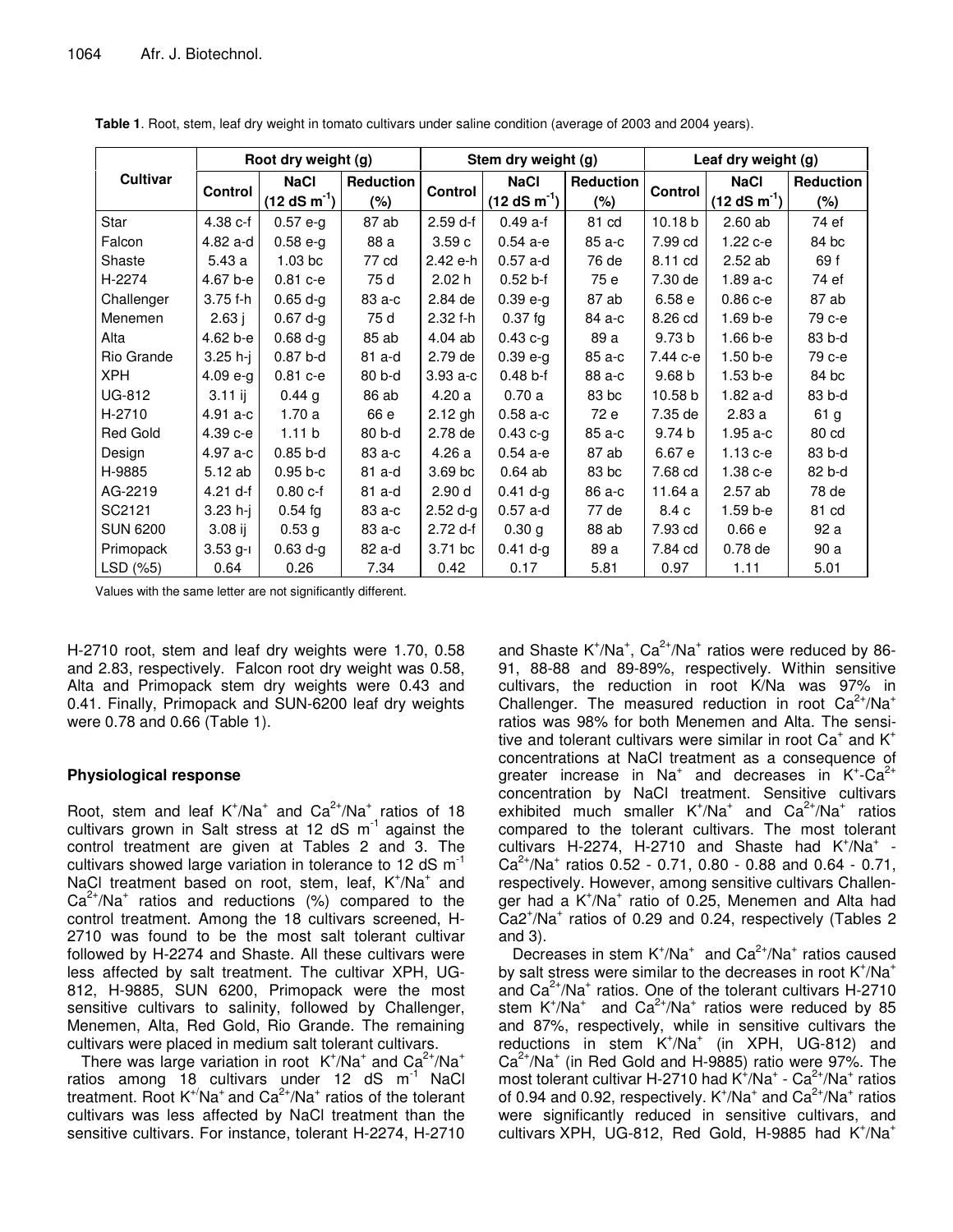|                 | Root K <sup>+</sup> /Na <sup>+</sup> |                              |                         | Stem K <sup>+</sup> /Na <sup>+</sup> |                              |                     | Leaf K <sup>+</sup> /Na <sup>+</sup> |                              |                            |
|-----------------|--------------------------------------|------------------------------|-------------------------|--------------------------------------|------------------------------|---------------------|--------------------------------------|------------------------------|----------------------------|
| Cultivar        | Control                              | <b>NaCl</b><br>$(12 dS m-1)$ | <b>Reduction</b><br>(%) | <b>Control</b>                       | <b>NaCl</b><br>$(12 dS m-1)$ | Reduction<br>$(\%)$ | <b>Control</b>                       | <b>NaCl</b><br>$(12 dS m-1)$ | <b>Reduction</b><br>$(\%)$ |
| Star            | 5.38 de                              | 0.48c                        | 90 ef                   | 8.47 a                               | 0.55d                        | 94 b-d              | 6.56 a-c                             | 0.85d                        | 87 b                       |
| Falcon          | 3.14 gh                              | 0.25e                        | 92 de                   | 5.57 f-h                             | $0.38 e-g$                   | 93 cd               | $5.47$ fg                            | $0.38f - i$                  | 93 a                       |
| Shaste          | 6.00 b-d                             | 0.64 <sub>b</sub>            | 89 fg                   | 6.69 b-d                             | 0.95a                        | 86 f                | 6.25 a-e                             | 1.19 <sub>b</sub>            | 80 de                      |
| H-2274          | 3.64 f-h                             | 0.52c                        | 86 h                    | 7.11 b                               | 0.84 <sub>b</sub>            | 89 e                | 7.01a                                | 1.24 ab                      | 82 cd                      |
| Challenger      | 7.24 a                               | 0.25e                        | 97 a                    | 7.31 b                               | $0.33 f-h$                   | 96 ab               | 7.00 ab                              | 0.50 e                       | 93 a                       |
| Menemen         | 3.40 gh                              | $0.19 e-h$                   | 95 a-c                  | 7.21 b                               | $0.40$ ef                    | 95 a-c              | 5.84 c-f                             | $0.44 e-q$                   | 93 a                       |
| Alta            | 3.74 f-h                             | $0.23 e-g$                   | 94 b-d                  | $6.05 d-f$                           | $0.28 h - j$                 | 95 a-c              | $5.39$ fg                            | $0.44 e-g$                   | 92 a                       |
| Rio Grande      | 4.70 ef                              | $0.24$ ef                    | 95 a-c                  | 6.80 bc                              | $0.32$ gh                    | 96 ab               | 6.74 ab                              | $0.32 h - j$                 | 95 a                       |
| <b>XPH</b>      | 2.92 h                               | $0.16$ g-i                   | 94 b-d                  | $5.72e-g$                            | $0.22$ ij                    | 97 a                | $5.30$ fg                            | $0.26$ j                     | 95 a                       |
| UG-812          | $4.12$ fg                            | $0.16$ g-i                   | 96 ab                   | $5.66$ fg                            | $0.22$ ij                    | 97 a                | 4.88 $g$                             | $0.34$ g-j                   | 94 a                       |
| H-2710          | 6.79 ab                              | 0.80a                        | 88 gh                   | 6.33 с-е                             | 0.94a                        | 85f                 | $6.24 b-e$                           | 1.35a                        | 78 e                       |
| Red Gold        | 5.90 b-d                             | $0.22 e-g$                   | 96 ab                   | 5.01h                                | 0.29 hi                      | 95 a-c              | 4.72 $g$                             | 0.40 e-h                     | 92 a                       |
| Design          | 5.66 с-е                             | $0.22 e-g$                   | 96 ab                   | 5.97 ef                              | 0.45e                        | 92 d                | 6.43 a-d                             | 0.40 e-h                     | 94 a                       |
| H-9885          | 2.99 h                               | $0.17f - i$                  | 95 a-c                  | 5.62 f-h                             | $0.22$ ij                    | 96 ab               | 5.24 fg                              | $0.27$ ij                    | 95 a                       |
| AG-2219         | 5.78 b-e                             | 0.40 <sub>d</sub>            | 93 с-е                  | 6.74 bc                              | $0.33 f-h$                   | 96 ab               | 5.66 ef                              | $0.48$ ef                    | 92 a                       |
| SC2121          | 6.59 a-c                             | 0.33 <sub>d</sub>            | 95 a-c                  | $6.06 d-f$                           | 0.70c                        | 89 e                | 6.76 ab                              | 0.99c                        | 85 bc                      |
| <b>SUN 6200</b> | 2.68 h                               | 0.11 i                       | 96 ab                   | $5.86 e-g$                           | 0.21j                        | 96 ab               | 5.70 d-f                             | $0.28$ ij                    | 95 a                       |
| Primopack       | 2.99 h                               | 0.12 hi                      | 96 ab                   | 5.29 gh                              | 0.21j                        | 96 ab               | 5.14 $fg$                            | 0.26j                        | 95 a                       |
| LSD (%5)        | 1.13                                 | 0.07                         | 2.31                    | 0.64                                 | 0.08                         | 2.33                | 0.77                                 | 0.12                         | 3.13                       |

Table 2. Root, stem, leaf K<sup>+</sup>/Na<sup>+</sup> ratios of the cultivars grown saline condition (average of 2003 and 2004 years).

Values with the same letter are not significantly different.

and  $Ca^{2+}/Na^{+}$  ratios of 0.22 - 0.23, 0.22 - 0.28, 0.29 -0.23, 0.22 - 0.22, respectively (Tables 2 and 3).

In leaf, the  $K^{\dagger}/Na^{\dagger}$  and  $Ca^{2\dagger}/Na^{\dagger}$  ratios were significantly influenced by salinity treatment. Increasing salinity level decreased the ratios of  $K^{\dagger}/Na^{\dagger}$  and  $Ca^{2\dagger}/Na^{\dagger}$ , and there were considerable differences between salinity treatment and treatment under no salinity. For example, H-2710 leaf K<sup>+</sup>/Na<sup>+</sup> and Ca<sup>2+</sup>/Na<sup>+</sup> ratios were reduced by 78 and 84%, respectively. On the other hand, Rio Grande, XPH, H-9885, Sun-6200, Primopack leaf K<sup>+</sup>/Na<sup>+</sup> ratios reduced up to 95% under no salinity, and the reduction was up to 96% in Primopack and Sun-6200 leaf  $Ca^{2+}/Na^{+}$  ratio (Tables 2 and 3).

Maximum  $K^{\dagger}/Na^{\dagger}$  and  $Ca^{2\dagger}/Na^{\dagger}$  ratios were observed with the tolerant cultivar H-2710 at 12 dS m<sup>-1</sup> NaCl treatment  $(K^+/Na^+ = 1.35, Ca^{2+}/Na^+ = 1.19)$ . Leaf  $K^+/Na^+$ <br>and  $Ca^{2+}/Na^+$  ratios at 12 dS m<sup>-1</sup> for sensitive cultivars Rio Grande, XPH, H-9885, Sun-6200, and Primopack were: 0.32, 0.26, 0.27, 0.28, 0.26 and 0.73, 0.32, 0.34, 0.42, 0.32, respectively.

# **DISCUSSION**

In tomato plants subjected to salinity,  $Na<sup>+</sup>$  and  $Ca<sup>+2</sup>$ ,  $K<sup>+</sup>$ accumulation in root, stem, leaf are determined by genotype. Plants growing under saline conditions accumulate more Na, resulting in ionic imbalance (specific ion deficiency symptoms in plants). Decreased  $K^+$  and  $Ca^{2+}$ 

uptake apparently depresses growth at higher  $Na<sup>+</sup>$ concentrations (Cuartero and Fernandez-Munoz. 1999; Sairam et al., 2002). The K<sup>+</sup> deficiency of salinized plants was inversely correlated to the increased accumulation of Na<sup>+</sup>, indicating the existence of competition effects between  $Na<sup>+</sup>$  and  $K<sup>+</sup>$  ions which most likely share the same transport system at the root surface (Rus et al., 2001). The reduced calcium uptake in response to salt stress has been reported for tomato and other species and it has been associated to a decreased transpiration rate rather than competition effects with Na<sup>+</sup>. Within certain limits, additional Ca<sup>2+</sup> may ameliorate plant response to salinity (Maggio et al., 2006). When absorbed and accumulated at large amount in plant, Na<sup>+</sup> becomes highly toxic at different physiological levels. Physiological impairments caused by  $Na<sup>+</sup>$  toxicity include disruption of  $K^+$  and  $Ca^{2+}$  nutrition, development of water stress and induction of oxidative cell damage (Aktas et al., 2006).

The control of Na accumulations and high K<sup>+</sup>/Na<sup>+</sup> ratios may enhance salt tolerance and the K<sup>+</sup>/Na<sup>+</sup> ratio has been used as a nutritional indicator by a number of authors to select salt tolerant in tomato crops (Asch et al., 2000; Al-Karaki, 2000; Dasgan et al., 2002; Juan et al., 2005). Santa-Cruz et al. (2002) have observed that the  $K^{\dagger}/Na^{\dagger}$  ratio in leaves of tomato plants submitted to salt stress is a better overall indicator of the ability of the plant to select and use  $K^+$  under  $Na^+$  salinisation, the extent that the maintenance of highest  $K^+/Na^+$  ratio is important for tomato salt tolerance. In the present study, the result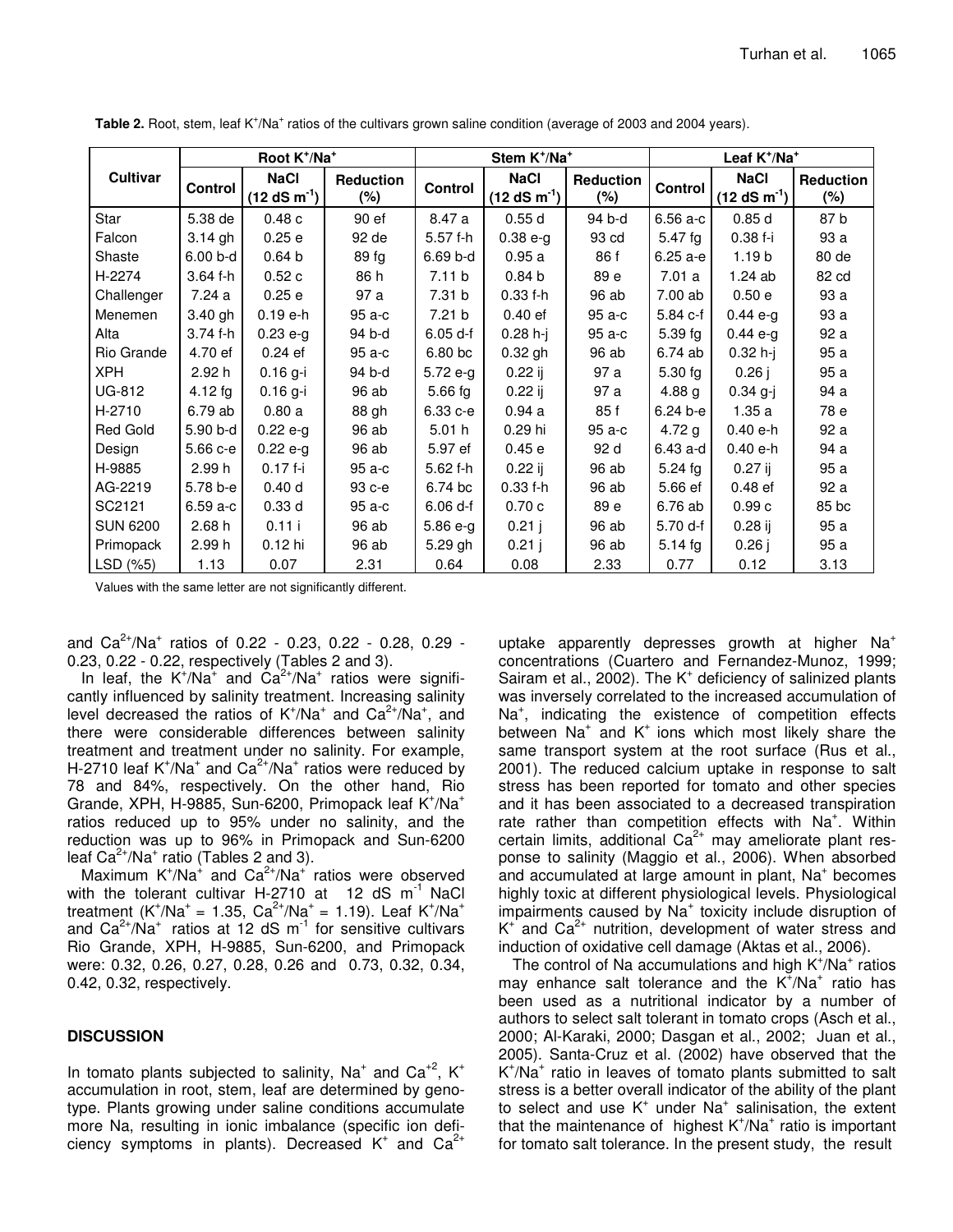|                 |         | Root K <sup>+</sup> /Na <sup>+</sup> |                         | Stem K <sup>+</sup> /Na <sup>+</sup> |                              |                            | Leaf $K^{\dagger}/Na^{\dagger}$ |                              |                            |
|-----------------|---------|--------------------------------------|-------------------------|--------------------------------------|------------------------------|----------------------------|---------------------------------|------------------------------|----------------------------|
| <b>Cultivar</b> | Control | <b>NaCl</b><br>$(12 dS m-1)$         | <b>Reduction</b><br>(%) | Control                              | <b>NaCl</b><br>$(12 dS m-1)$ | <b>Reduction</b><br>$(\%)$ | Control                         | <b>NaCl</b><br>$(12 dS m-1)$ | <b>Reduction</b><br>$(\%)$ |
| Star            | 9.67 ab | 0.39c                                | 96 b                    | 7.41 a-c                             | $0.55$ cd                    | 93 de                      | 10.26 bc                        | 1.26a                        | 88 fg                      |
| Falcon          | 6.11 e  | $0.22$ de                            | 97 ab                   | 6.95 с-е                             | 0.28f                        | 96 ab                      | 8.53f                           | 0.67c                        | 93 b-d                     |
| Shaste          | 7.16d   | 0.71 b                               | 89 d                    | 7.31 a-d                             | 0.80 <sub>b</sub>            | 89 g                       | 8.20 f-h                        | 1.30a                        | 84 h                       |
| H-2274          | 7.33 d  | 0.71 b                               | 91 c                    | 8.14 ab                              | 0.74 <sub>b</sub>            | 91 f                       | $9.08 d-f$                      | 1.21a                        | 87 g                       |
| Challenger      | 7.28 d  | $0.25$ de                            | 97 ab                   | 7.17 a-d                             | 0.31 f                       | 96 ab                      | 7.53 g-i                        | 0.61c                        | 92 с-е                     |
| Menemen         | 8.83 bc | 0.29 <sub>d</sub>                    | 98 a                    | 8.25 a                               | 0.73 <sub>b</sub>            | 91 f                       | 9.07 d-f                        | 0.74c                        | 92 с-е                     |
| Alta            | 9.75 ab | $0.24$ de                            | 98 a                    | $5.85 e-g$                           | 0.30 f                       | 95 bc                      | 8.60 ef                         | 0.68c                        | 92 c-e                     |
| Rio Grande      | 7.03 de | $0.22$ de                            | 97 ab                   | 6.89 с-е                             | $0.54$ cd                    | 92 ef                      | 10.52 b                         | 0.73c                        | 93 b-d                     |
| <b>XPH</b>      | 6.44 de | 0.17e                                | 97 ab                   | $5.59f-h$                            | 0.23f                        | 96 ab                      | 5.45 k                          | 0.32 <sub>d</sub>            | 94 a-c                     |
| <b>UG-812</b>   | 7.18d   | $0.23$ de                            | 96 b                    | $5.52 f-h$                           | 0.28f                        | 95 bc                      | 7.04 ij                         | 0.36d                        | 95 ab                      |
| H-2710          | 7.09 de | 0.88a                                | 88 d                    | 6.91 с-е                             | 0.92a                        | 87 h                       | $7.20$ ij                       | 1.19a                        | 84 h                       |
| Red Gold        | 8.85 bc | $0.26$ de                            | 97 ab                   | $6.60c-f$                            | 0.23f                        | 97 a                       | $8.24$ fg                       | 0.65c                        | 92 с-е                     |
| Design          | 10.07a  | $0.25$ de                            | 97 ab                   | $6.28 d-g$                           | 0.43 e                       | 93 de                      | 11.52 a                         | 0.98 <sub>b</sub>            | 91 de                      |
| H-9885          | 6.77 de | $0.20$ de                            | 97 ab                   | $6.60c-f$                            | 0.22f                        | 97 a                       | 6.38 jk                         | 0.34 <sub>d</sub>            | 95 ab                      |
| AG-2219         | 7.01 de | $0.23$ de                            | 97 ab                   | 7.09 b-d                             | $0.51$ de                    | 93 de                      | 10.01 b-d                       | 0.66c                        | 93 b-d                     |
| SC2121          | 8.49c   | 0.65 <sub>b</sub>                    | 92 c                    | 6.93 с-е                             | 0.61c                        | 92 ef                      | $9.53c - e$                     | 0.99 <sub>b</sub>            | 90 ef                      |
| <b>SUN 6200</b> | 6.93 de | $0.20$ de                            | 97 ab                   | 4.51 h                               | 0.27f                        | 94 cd                      | 8.65 ef                         | 0.42d                        | 96 a                       |
| Primopack       | 6.81 de | $0.20$ de                            | 97 ab                   | 5.42 gh                              | 0.22f                        | 96 ab                      | 7.26 h-j                        | 0.32 <sub>d</sub>            | 96 a                       |
| LSD (%5)        | 1.02    | 0.10                                 | 1.49                    | 1.11                                 | 0.096                        | 1.72                       | 0.96                            | 0.14                         | 2.34                       |

Table 3. Root, stem, leaf Ca<sup>+2</sup>/Na<sup>+</sup> ratios of the cultivars grown saline condition (average of 2003 and 2004 years).

Values with the same letter are not significantly different.

for the  $K^{\dagger}/Na^{\dagger}$  ratio was similar to those indicated by other authors. Highest root, stem, leaf K<sup>+</sup>/Na<sup>+</sup> ratio values were found in the H-2710 genotype, which were less affected by salinity.

In our experiments with tomato cultivars, plant growth under 12 dS m<sup>-1</sup> saline conditions accumulated more of Na<sup>+</sup>, decreased Ca<sup>2+</sup> uptake, reducing  $Ca^{2+}/Na^{+}$  ratios in root, shoot and leaf. Conversely, some cultivars were more reluctant to lesser  $Ca^{2+}/Na^{+}$  ratios thus, were less affected by high salt concentrations. For instance, for H-2710 highest  $Ca^{2+}/Na^{+}$  ratios were measured at 12 dS m<sup>-</sup> <sup>1</sup>. H-2710 could maintain growth at high salt concentrations; thus, it is clear that H-2710 is the most salt tolerant cultivar. Studies indicate that an increase in concentrations of  $Ca^{2+}$  and K<sup>+</sup> in plant under salt stress could improve the harmful effects of salinity on growth and yield (Grattan and Grieve, 1999; Sivritepe et al., 2003; Kaya et al.; 2003). Reduction of  $K^+$  and  $Ca^{2+}$  ions in plant tissues at high level of NaCI treatments is also a very known fact for other plant varieties; tomato, melon and eggplant (Savvas and Lenz, 2000), spinach (Wilson et al., 2000), pepper (Aktas et al., 2006), squash plant (Yildirim et al., 2006).  $Ca^{2+}$  ions controls salt tolerance in different ways: First of all, they maintain Na accumulation in tissues (Rengel, 1992), and prevents Na ions entering into the cell (Maathius et al., 1996). Preservation of or increase in Ca concentration could induce maintenance of  $K^+$ , because the presence of  $Ca^{2+}$  seems to be

necessary for K-Na selectivity and for the maintenance of an appropriate amount of  $K^*$  concentration in plant cells. Rengel (1992), Neel et al. (2002) and Rubio et al. (2003) also state low values of  $Na^{+}/K^{+}$  and  $Na^{+}/Ca^{2+}$  ratios in roots being a better indicators of salt stress than the Na concentration alone. Plant ability to maintain higher levels of  $K^+$  and  $Ca^{2+}$  and low levels of Na<sup>+</sup> is one of the keystones to express high salt tolerance. Overall, salttolerant cultivars are capable of maintaining higher  $K^{\dagger}/Na^{\dagger}$  ratios in tissues (Mansour, 2003; Zeng et al.; 2003), and the  $K^{\dagger}/Na^{\dagger}$  and  $Ca^{2\dagger}/Na^{\dagger}$  ratios and tissue Na concentration are, therefore, wisely used parameters to determine high salt tolerance of different crops (Ashraf and Harris, 2004; Santa-Cruz et al., 2002; Dasgan et al., 2002; Munns and James, 2003).

The result of the study demonstrates that the  $K^{\dagger}/Na^{\dagger}$ and  $Ca<sup>2+</sup>/Na<sup>+</sup>$  ratios are better overall indicators of plant's ability to resist NaCl stress. Besides, selection and use of  $K^+$  and Ca<sup>2+</sup> under Na<sup>+</sup> salinisation, as well as the maintenance of high  $K^+/Na^+$  and  $Ca^{2+}/Na^+$  ratios is also essential for salt tolerance. In this study, highest ratio values were found in the H-2710 cultivar, which was less affected by salinity.

The result indicated that the root, stem and leaf dry weights are decreased in saline conditions. Similar outcomes were obtained earlier by several researchers as well (Maggio et al., 2006; Mohammad et al., 1998; Tipirdamaz and Karakullukçu, 1993, Hajer et al., 2006).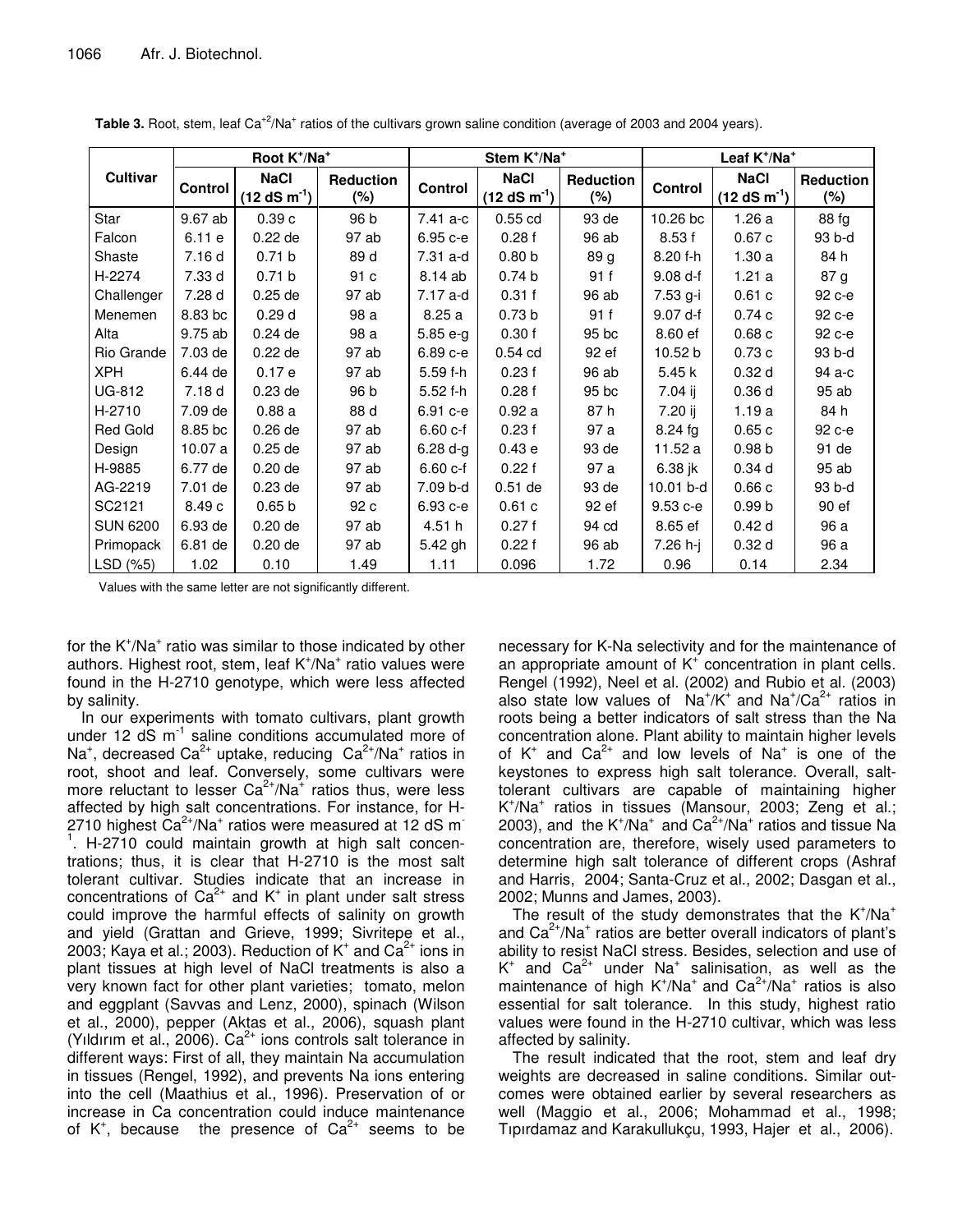Al-Rwahy (1989) the reduction of the dry weights due to increased salinity may be a result of a combination of osmotic and specific ion effects of Cl and Na. Excessive accumulation of Na ions in root, stem and leaf, leads to plant depression by preventing K<sup>+</sup> and Ca<sup>2+</sup> accumulation, which also triggers the reduction in dry weights at high NaCl concentrations (Caines and Shannon, 1999). On the other hand, some researchers have reported no such relation between dry weights and Na<sup>+</sup> concentrations (Al-Karaki, 2000; Dasgan et al., 2002).

In spite of the negative effect of salt on root, stem and leaf dry weights in tomato, some varieties appear to be less affected by salinity treatment. This argument is also similar to the results obtained by Cruz and Cuartero (1990). Dry weight differences under salt treatment is a widely used evaluation criteria; as with Agong et al. (1997), morphological characterization is used in studying salt tolerance is in many crops.

Finally, in this study salinity stress results in a clear stunting of plant growth, which results in a considerable decrease in dry weights (root, stem and leaf). Increasing salinity is companied also by significant reductions in root, stem and leaf Ca/Na and K/Na ratios.

### **ACKNOWLEDGEMENTS**

We wish to express out thanks to the Faculty of Agriculture, and Department of Horticulture, Uludag University, for given us the opportunity to utilize the greenhouse and laboratory facilities.

#### **REFERENCES**

- Agong GS, Schittenhelm S, Friedt W (1997). Assessment of tolerance to salt stress in Kenya tomato germplasm. Kluwer Academic Publisher Netherlands. 95: 57-66.
- Aktas H, Abak K, Cakmak I (2006). Genotypic variation in the response of pepper to salinity. Sci. Hortic. 110: 260-266.
- Al–Karaki GN (2000). Growth water use efficiency and sodium and potassium acquisition by tomato cultivars grown under salt stress. J. Plant Nutr. 23: 1-8.
- Al–Rwahy SA (1989). Nitrogen uptake, growth rate and yield of tomatoes under saline condition. PhD. Dissertation, University of Arizona, Tuscon, p. 118.
- Asch F, Dingkuhn M, Dorffling K, Miezan K (2000). Leaf K/Na ratio predicts salinity–induced yield loss in irrigated rice. Euphytica, 113: 109-118.
- Ashraf M, Harris PJC (2004). Potential indicators of salinity tolerance in plants. Plant Sci. 166: 3-16.
- Bolarin MC, Santa-Cruz A, Cayuela E, Perez-Alfocea F (1995). Short– term solute changes in leaves and roots of cultivated and wild tomato seedling under salinity. J. Plant Physiol. 147: 463-468.
- Caines AM, Shanon C (1999). Interactive effect of Ca and NaCl salinity on the growth of two tomato genotypes differing in Ca use efficiency. Plant Physiol. Biochem. 37(7/8): 569-576.
- Cruz V, Cuartero J (1990). Effect of salinity at several developmental stages of six genotypes of tomato (Lycopersicon spp.) In: Cuartero J, Gomez-Guillamon M, Fernandez-Munoz R. Edition, Malaga, Spain, pp. 81-86.
- Cuartero J, Fernandez–Munoz R (1999). Tomato and salinity. Scientia Hortic. 78: 83-125.
- Dasgan HY, Aktas H, Abak K, Cakmak I (2002). Determination of

screening techniques to salt tolerance in tomatoes and investigation of genotype responses. Plant Sci. 163: 695-703.

- Estan MT, Martinez–Rodriguez MM, Perez–Alfocea F, Flowers TJ, Bolarin MC (2005). Grafting raises the salt tolerance of tomato through limiting the transport of sodium and chloride to the shoot. J. Exp. Bot., 56: 703-712.
- FAO (2005). Global network on integrated soil management for sustainable use of salt-affected soils. FAO Land and Plant Nutrition Management Services, Rome Italy. http://www.fao.org/ag/agl/agll/spush.
- Fernandez-Garcia N, Martinez V, Cerdá A, Carvajal M (2004). Fruit quality of grafted tomato plants grown under saline conditions. J. Hortic. Sci. Biotech. 79: 995-1001.
- Grattan SR, Grieve CM (1999). Salinity–mineral nutrient relations in horticultural crops. Sci. Hortic., 78: 127-157.
- Hajer AS, Malibari AA, Al Zahrani HS, Almaghrabi OA (2006). Responses of three tomato cultivars to sea water salinity. Effect of salinity on the seedling growth. Afr. J. Biotechnol. 5: 855-861.
- Juan M, Rosa M, Rivero LR, Juan MR (2005). Evaluation of some nutritional and biochemical indicators in selecting salt-resistant tomato cultivars. Environ. Exp. Bot. 54: 193-201.
- Kaya C, Higgs D, Ince F, Amador BM, Cakir A, Sakar E (2003). Ameliorative effects of potassium phosphate on salt-stressed pepper and cucumber. J. Plant Nutr. 26: 807-820.
- Maathuis FJM, Verlin D, Smith FA, Sanders D, Fernandez JA, Walker NA (1996). The physiological relevance of Na–coupled K transport. Plant Physol. 112: 1609-1616.
- Maggio A, De Pascale S, Angelino G, Ruggiero C, Barbieri G (2004). Physiological response of tomato to saline irrigation in long term salinized soils. Eur. J. Agron. 21: 149-159.
- Maggio A, Raimondi G, Martino A, Pascale S (2006). Salt response in tomato beyond the salinity tolerance threshold. Environmental and experimental botany. Department of Agricultural Engineering and Agronomy of the University of Naples Federico II, Italy. 11: 131-141.
- Mansour MMF (2003). Transport proteins and salt tolerance in plants. Plant Sci. 164: 891-900.
- Mohammad M, Shibii R, Ajouni M, Nimri L (1998). Tomato root and shoot responses to salt stress under different levels of phosphorus nutrition. J. Plant Nutr. 21: 1667-1680.
- Munns R, James RA (2003). Secreening methods for salinity tolerance: a case study with tetraptoid wheat. Plant Soil, 253: 201-218.
- Munns R (2005). Genes and salt tolerance: bringing them together. New Phytologist, 167: 645-663.
- Neel JPS, Alloush G, Belesky ADP, Clapham WM (2002). Influence of rhizosphere ionic strength on mineral composition, dry matter yield and nutritive vale of forage chicory. J. Agron. Crop Sci. 188: 398-407.
- Parida AK, Das AB (2005). Salt tolerance and salinity effects on plants: a review. Exotoxicol Environ. 60: 324-349.
- Rengel Z (1992). The role of calcium in salt toxicity. Plant and Cell Environ. 15: 625-632.
- Rubio F, Flores P, Navarro JM, Martinez V (2003). Effects of Ca<sup>+2</sup> K<sup>+</sup> and cGMP on Na<sup>+</sup> uptake in pepper plants. Plant Sci. 165: 1043-1049.
- Rus AM, Estañ MT, Gisbert C, Garcia-Sogo B, Serrano R, Caro M, Moreno V, Bolarin MC (2001). Expressing the yeast HAL1 gene in tomato increases fruit yield and enhances K<sup>+</sup>/Na<sup>+</sup> selectivity under salt stress. Plant Cell Environ*.* 24: 875-880.
- Sairam RK, Rao KV, Srivastava GC (2002). Differential response of wheat genotypes to long term salinity stress in relation to oxidative stress, antioxidant activity and osmolyte concentration. Plant Sci. 163: 1037-1046.
- Santa-Cruz A, Martinez-Rodriguez M, Perez-Alfocea F, Romero-Aranda R, Bolarin MC (2002). The roostock effect on the tomato salinity response depends on the shoot genotype. Plant Sci. 162: 825-831.
- Savvas D, Lenz F (2000). Effect of NaCl or nutrient-induced salinity on growth, yield and composition of eggplant grown in rockwooll. Sci. Hort. 84: 37-47.
- Sivritepe N, Sivritepe HO, Eris A (2003). The effects of NaCl priming on salt tolerance in melon seedlings grown under saline conditions. Sci. Hortic. 97: 229-237.
- Steel RGD, Torrie JH (1980). Principles and procedures of statistics. A biometrical approach. McGraw-Hill, New York, pp. 186-187.